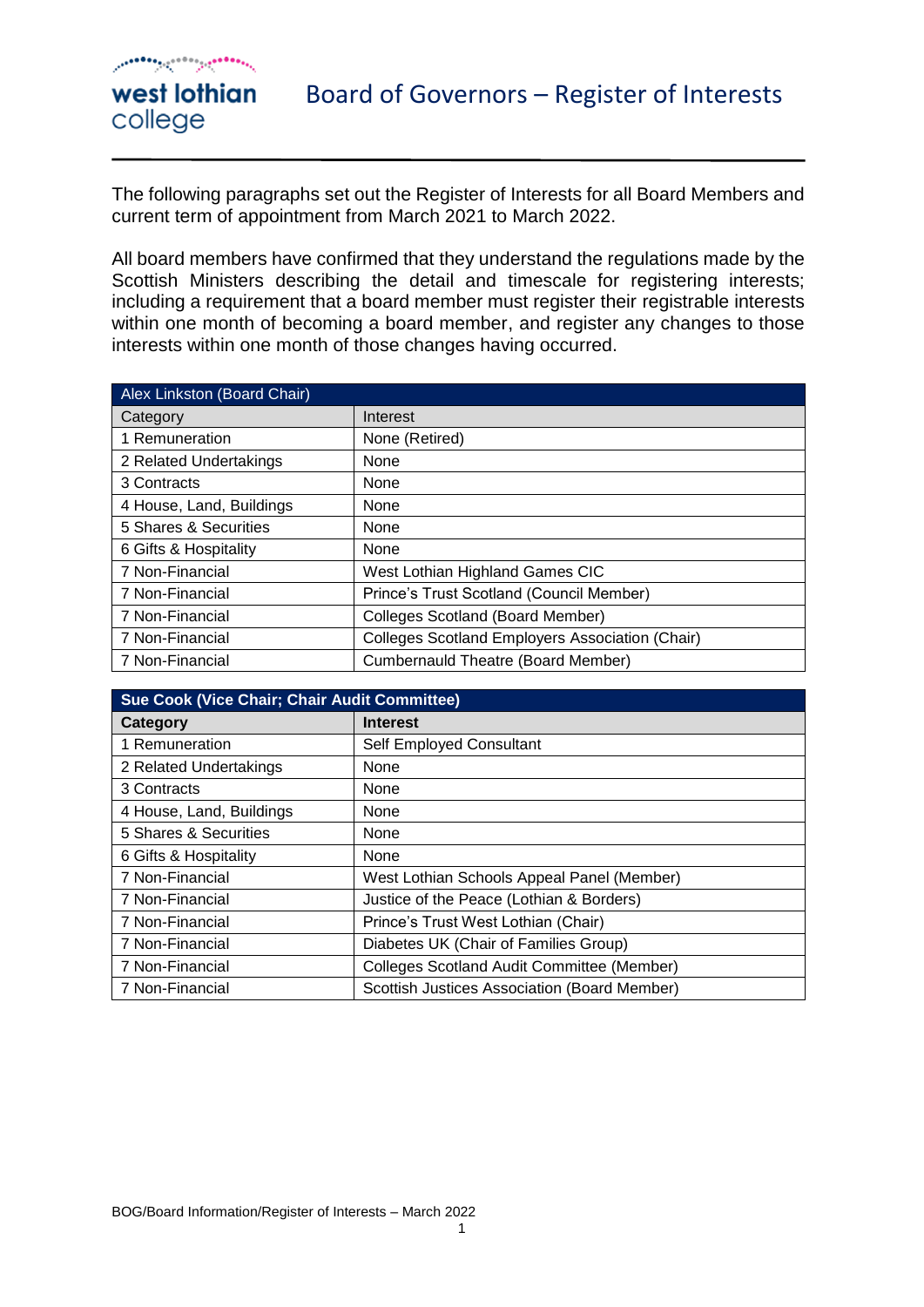| <b>Jackie Galbraith (Principal and Chief Executive)</b> |                                                      |
|---------------------------------------------------------|------------------------------------------------------|
| Category                                                | <b>Interest</b>                                      |
| 1 Remuneration                                          | West Lothian College (Principal and Chief Executive) |
| 2 Related Undertakings                                  | None                                                 |
| 3 Contracts                                             | None                                                 |
| 4 House, Land, Buildings                                | None                                                 |
| 5 Shares & Securities                                   | None                                                 |
| 6 Gifts & Hospitality                                   | None                                                 |
| 7 Non-Financial                                         | None                                                 |

| Iain McIntosh (Chair Learning & Teaching Committee) |                 |
|-----------------------------------------------------|-----------------|
| Category                                            | <b>Interest</b> |
| 1 Remuneration                                      | None (Retired)  |
| 2 Related Undertakings                              | None            |
| 3 Contracts                                         | None            |
| 4 House, Land, Buildings                            | None            |
| 5 Shares & Securities                               | None            |
| 6 Gifts & Hospitality                               | None            |
| 7 Non-Financial                                     | None            |

| <b>Elaine Cook</b>       |                                                                  |
|--------------------------|------------------------------------------------------------------|
| Category                 | Interest                                                         |
| 1 Remuneration           | West Lothian Council (Depute Chief Executive)                    |
| 2 Related Undertakings   | None                                                             |
| 3 Contracts              | Provides IT and payroll facilities to West Lothian College under |
|                          | a Shared Service Agreement ending in March 2021.                 |
| 4 House, Land, Buildings | None                                                             |
| 5 Shares & Securities    | None                                                             |
| 6 Gifts & Hospitality    | None                                                             |
| 7 Non-Financial          | Educational Institute of Scotland (Member)                       |

| <b>Richard Lockhart</b>  |                                                     |
|--------------------------|-----------------------------------------------------|
| Category                 | <b>Interest</b>                                     |
| 1 Remuneration           | Burness Paull LLP (Partner - wef 10th January 2022) |
| 2 Related Undertakings   | None                                                |
| 3 Contracts              | None                                                |
| 4 House, Land, Buildings | None                                                |
| 5 Shares & Securities    | None                                                |
| 6 Gifts & Hospitality    | None                                                |
| 7 Non-Financial          | None                                                |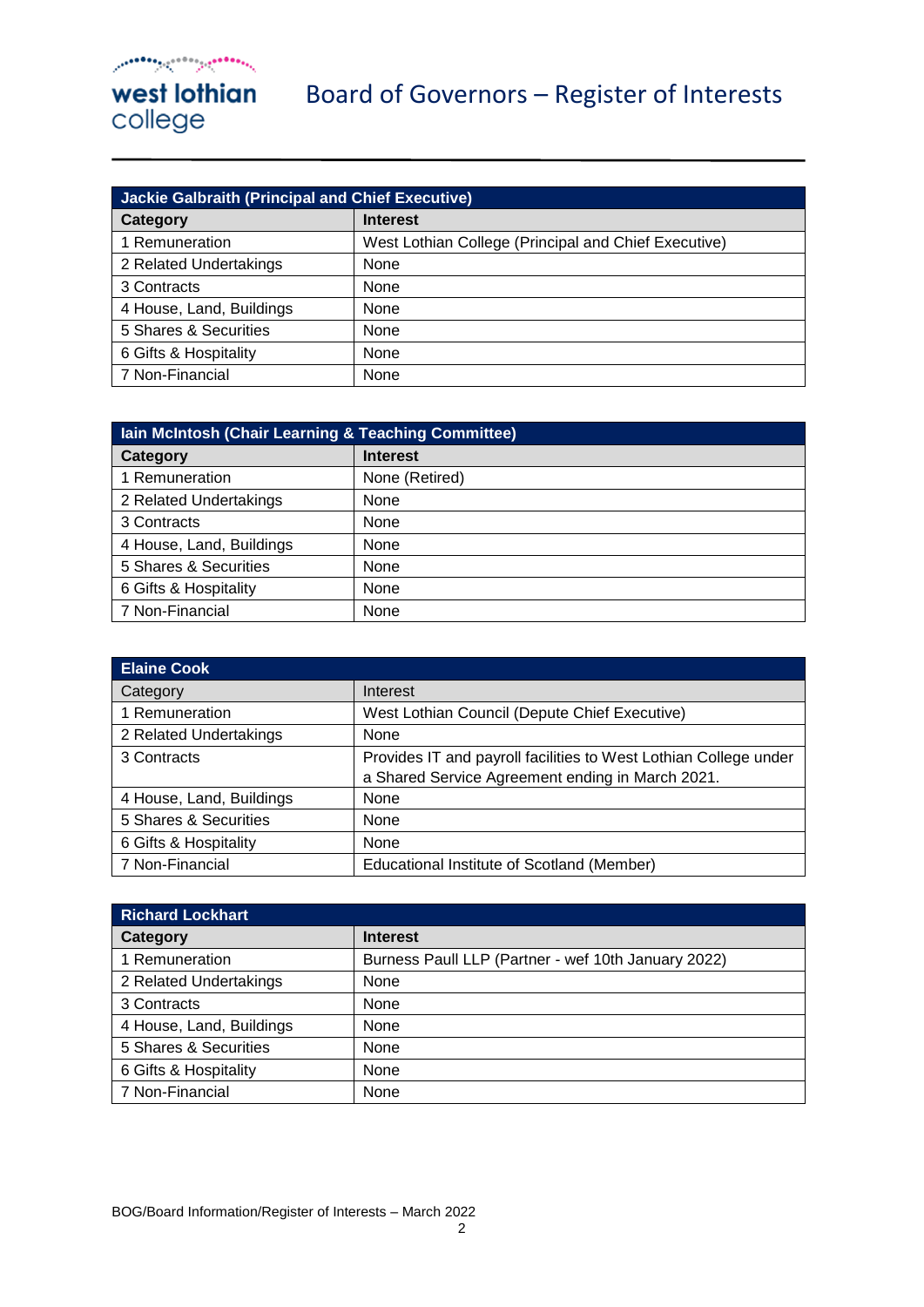| <b>Tom Bates</b>         |                                                          |
|--------------------------|----------------------------------------------------------|
| Category                 | <b>Interest</b>                                          |
| 1 Remuneration           | Lareine Engineering Ltd, Thomas Johnstone Ltd (Director) |
| 2 Related Undertakings   | None                                                     |
| 3 Contracts              | None                                                     |
| 4 House, Land, Buildings | None                                                     |
| 5 Shares & Securities    | None                                                     |
| 6 Gifts & Hospitality    | None                                                     |
| 7 Non-Financial          | National Association of Rooflight Manufacturers (Member) |

| <b>Frank Gribben (Senior Independent Member)</b> |                                                         |
|--------------------------------------------------|---------------------------------------------------------|
| Category                                         | <b>Interest</b>                                         |
| 1 Remuneration                                   | Self Employed Consultant                                |
| 1 Remunerated                                    | Age Scotland (Consultant – from November 2021)          |
| 2 Related Undertakings                           | None                                                    |
| 3 Contracts                                      | None                                                    |
| 4 House, Land, Buildings                         | None                                                    |
| 5 Shares & Securities                            | None                                                    |
| 6 Gifts & Hospitality                            | None                                                    |
| 7 Non-Financial                                  | University of the Highlands and Islands (Non-Exec role) |

| <b>Lynne Hollis</b>      |                          |
|--------------------------|--------------------------|
| Category                 | <b>Interest</b>          |
| 1 Remuneration           | Self Employed Consultant |
| 2 Related Undertakings   | <b>None</b>              |
| 3 Contracts              | <b>None</b>              |
| 4 House, Land, Buildings | <b>None</b>              |
| 5 Shares & Securities    | <b>None</b>              |
| 6 Gifts & Hospitality    | <b>None</b>              |
| 7 Non-Financial          | <b>None</b>              |

| Moira Niven (Chair Finance & General Purposes Committee) |                                                          |
|----------------------------------------------------------|----------------------------------------------------------|
| Category                                                 | <b>Interest</b>                                          |
| 1 Remuneration                                           | None (retired)                                           |
| 2 Related Undertakings                                   | <b>None</b>                                              |
| 3 Contracts                                              | None                                                     |
| 4 House, Land, Buildings                                 | None                                                     |
| 5 Shares & Securities                                    | <b>None</b>                                              |
| 6 Gifts & Hospitality                                    | None                                                     |
| 7 Non-Financial                                          | Lord Lieutenant, West Lothian                            |
| 7 Non-Financial                                          | President of Lowland Reserve Force and Cadet Association |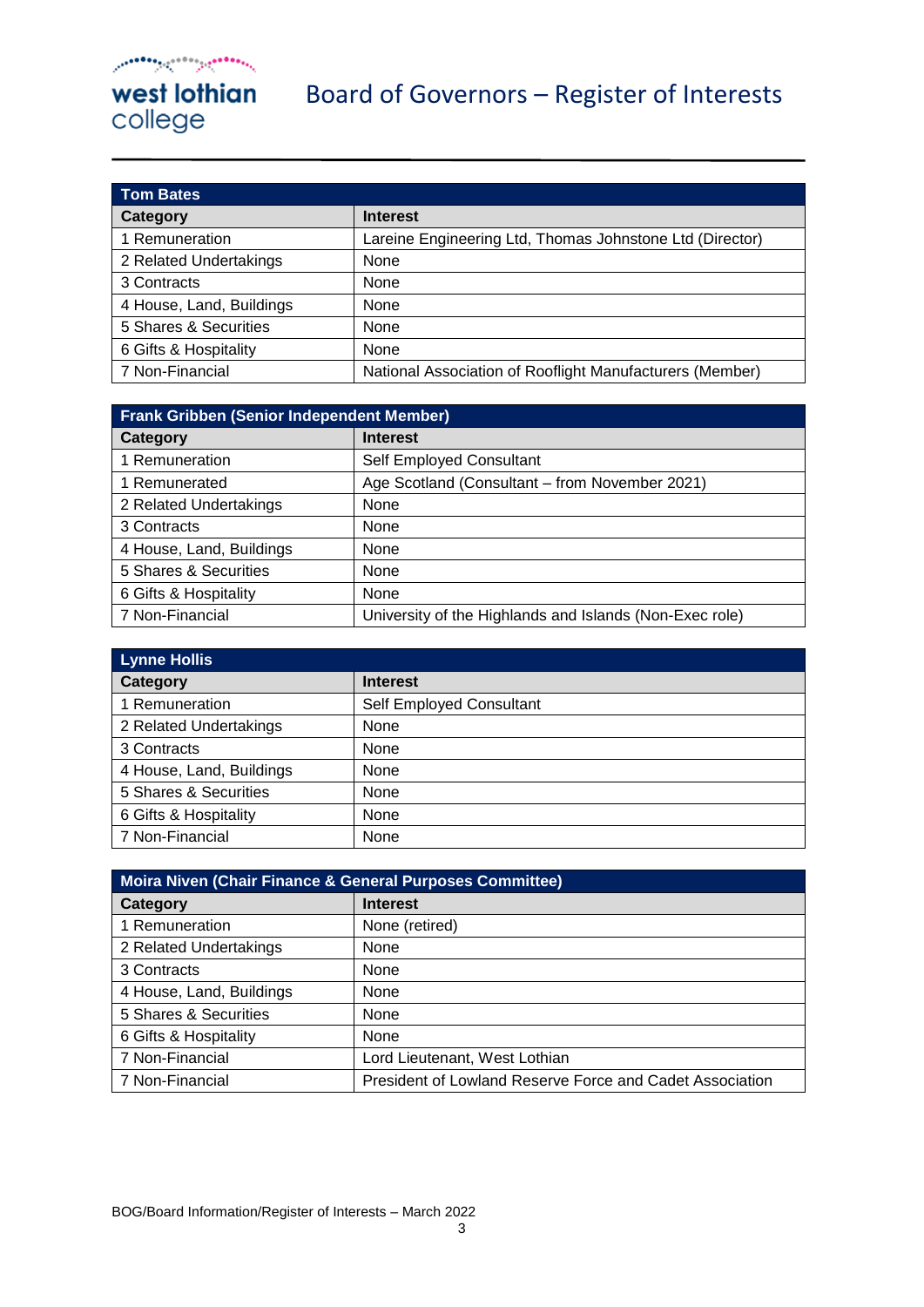| <b>Colin Miller</b>      |                                    |
|--------------------------|------------------------------------|
| Category                 | <b>Interest</b>                    |
| 1 Remuneration           | <b>Burness Paull LLP (Partner)</b> |
| 2 Related Undertakings   | None                               |
| 3 Contracts              | None                               |
| 4 House, Land, Buildings | None                               |
| 5 Shares & Securities    | None                               |
| 6 Gifts & Hospitality    | None                               |
| 7 Non-Financial          | None                               |

| <b>Neil Sinclair</b>     |                                 |
|--------------------------|---------------------------------|
| Category                 | <b>Interest</b>                 |
| 1 Remuneration           | West Lothian College (Lecturer) |
| 1 Remuneration           | Self Employed Photographer      |
| 2 Related Undertakings   | None                            |
| 3 Contracts              | None                            |
| 4 House, Land, Buildings | None                            |
| 5 Shares & Securities    | <b>None</b>                     |
| 6 Gifts & Hospitality    | None                            |
| 7 Non-Financial          | None                            |

| Virginia Toyi            |                                 |
|--------------------------|---------------------------------|
| Category                 | <b>Interest</b>                 |
| 1 Remuneration           | West Lothian College (Employee) |
| 2 Related Undertakings   | None                            |
| 3 Contracts              | None                            |
| 4 House, Land, Buildings | None                            |
| 5 Shares & Securities    | None                            |
| 6 Gifts & Hospitality    | None                            |
| 7 Non-Financial          | None                            |

| Abel Aboh - To Be Confirmed |                            |
|-----------------------------|----------------------------|
| Category                    | <b>Interest</b>            |
| 1 Remuneration              | Bank of England (Employee) |
| 2 Related Undertakings      | None                       |
| 3 Contracts                 | None                       |
| 4 House, Land, Buildings    | None                       |
| 5 Shares & Securities       | None                       |
| 6 Gifts & Hospitality       | None                       |
| 7 Non-Financial             | None                       |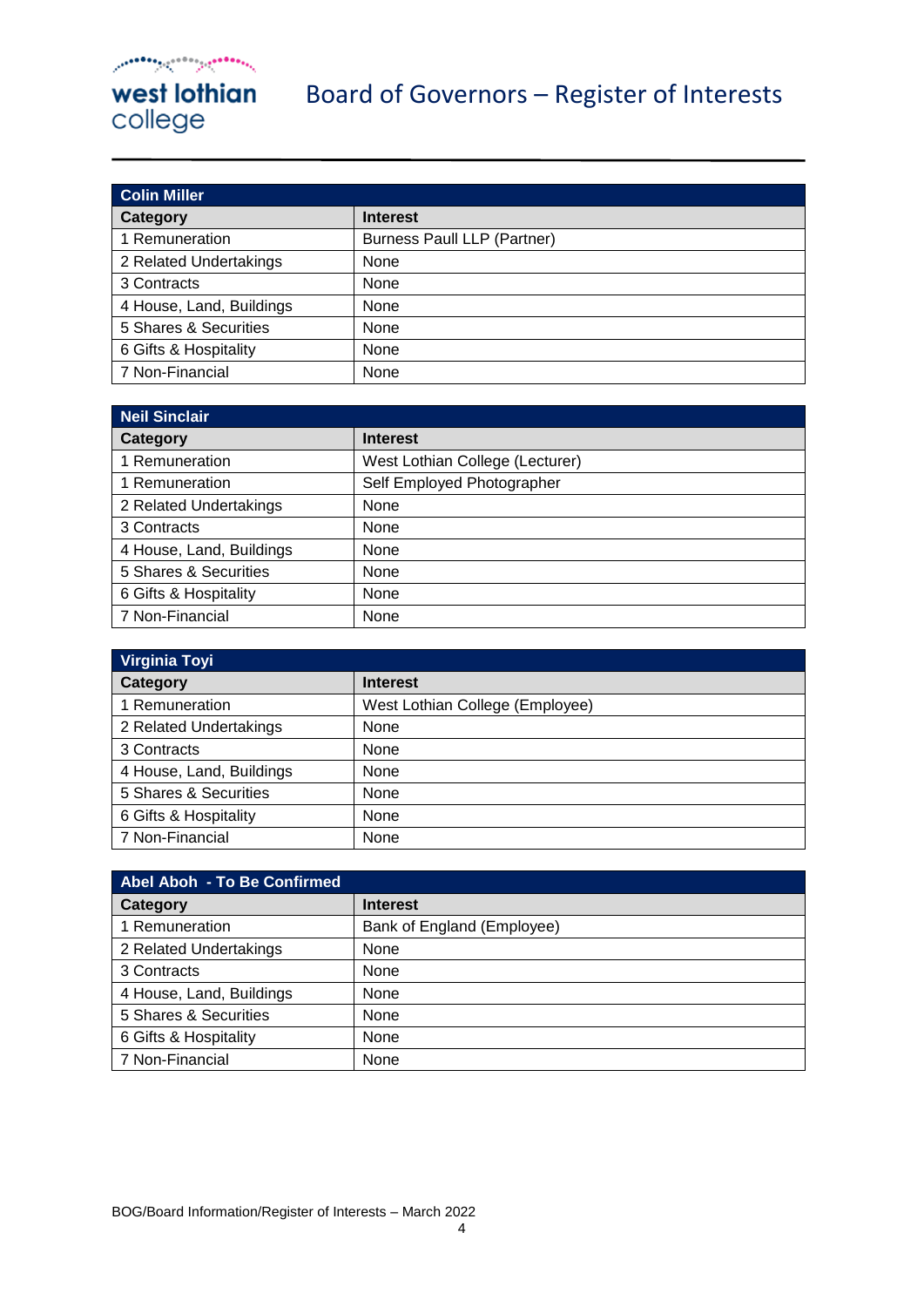| <b>Susanne Stahly</b>    |                                                                                   |
|--------------------------|-----------------------------------------------------------------------------------|
| Category                 | <b>Interest</b>                                                                   |
| 1 Remuneration           | Kiros HR Solutions (Director)                                                     |
| 1 Renumeration           | Scottish Agricultural Wages Board (Board Member)                                  |
| 2 Related Undertakings   | None                                                                              |
| 3 Contracts              | None                                                                              |
| 4 House, Land, Buildings | None                                                                              |
| 5 Shares & Securities    | The Royal Bank of Scotland Group Plc                                              |
| 6 Gifts & Hospitality    | None                                                                              |
| 7 Non-Financial          | The Edinburgh Dog & Cat Home (Director, Trustee & Vice<br>Chair)                  |
| 7 Non-Financial          | The Frisson Foundation (Trustee)                                                  |
| 7 Non-Financial          | Faculty of Advocates Complaints Committee & Disciplinary<br>Tribunal (Lay Member) |

| Lesley Aitkenhead - To be updated with new BGA or removed |                                                              |
|-----------------------------------------------------------|--------------------------------------------------------------|
| Category                                                  | Interest                                                     |
| 1 Remuneration                                            | West Lothian College (Board Secretary) - Until 29 March 2022 |
| 2 Related Undertakings                                    | None                                                         |
| 3 Contracts                                               | None                                                         |
| 4 House, Land, Buildings                                  | None                                                         |
| 5 Shares & Securities                                     | None                                                         |
| 6 Gifts & Hospitality                                     | None                                                         |
| 7 Non Financial                                           | Vice Chair - Tide (together in dementia everyday) Charity    |
| 7 Non Financial                                           | Trustee & Treasurer Carron Kith Charity                      |

| Jeanette Dobson (Student Association President) |                                                   |
|-------------------------------------------------|---------------------------------------------------|
| Category                                        | Category                                          |
| 1 Remuneration                                  | Student Association (President) - until June 2022 |
| 2 Related Undertakings                          | None                                              |
| 3 Contracts                                     | None                                              |
| 4 House, Land, Buildings                        | None                                              |
| 5 Shares & Securities                           | None                                              |
| 6 Gifts & Hospitality                           | None                                              |
| 7 Non Financial                                 | None                                              |